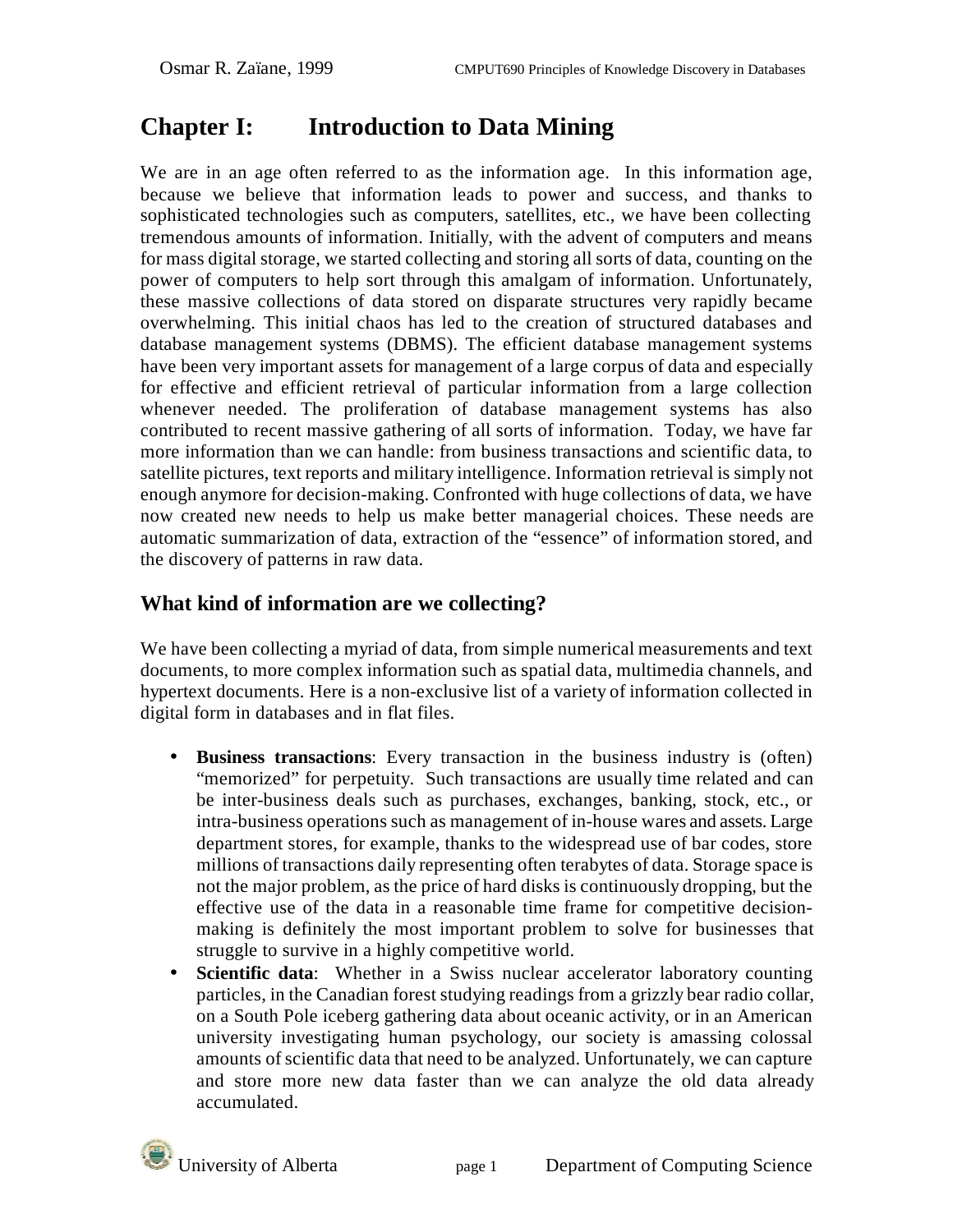- **Medical and personal data**: From government census to personnel and customer files, very large collections of information are continuously gathered about individuals and groups. Governments, companies and organizations such as hospitals, are stockpiling very important quantities of personal data to help them manage human resources, better understand a market, or simply assist clientele. Regardless of the privacy issues this type of data often reveals, this information is collected, used and even shared. When correlated with other data this information can shed light on customer behaviour and the like.
- **Surveillance video and pictures**: With the amazing collapse of video camera prices, video cameras are becoming ubiquitous. Video tapes from surveillance cameras are usually recycled and thus the content is lost. However, there is a tendency today to store the tapes and even digitize them for future use and analysis.
- **Satellite sensing**: There is a countless number of satellites around the globe: some are geo-stationary above a region, and some are orbiting around the Earth, but all are sending a non-stop stream of data to the surface. NASA, which controls a large number of satellites, receives more data every second than what all NASA researchers and engineers can cope with. Many satellite pictures and data are made public as soon as they are received in the hopes that other researchers can analyze them.
- **Games**: Our society is collecting a tremendous amount of data and statistics about games, players and athletes. From hockey scores, basketball passes and car-racing lapses, to swimming times, boxer's pushes and chess positions, all the data are stored. Commentators and journalists are using this information for reporting, but trainers and athletes would want to exploit this data to improve performance and better understand opponents.
- **Digital media**: The proliferation of cheap scanners, desktop video cameras and digital cameras is one of the causes of the explosion in digital media repositories. In addition, many radio stations, television channels and film studios are digitizing their audio and video collections to improve the management of their multimedia assets. Associations such as the NHL and the NBA have already started converting their huge game collection into digital forms.
- **CAD and Software engineering data**: There are a multitude of Computer Assisted Design (CAD) systems for architects to design buildings or engineers to conceive system components or circuits. These systems are generating a tremendous amount of data. Moreover, software engineering is a source of considerable similar data with code, function libraries, objects, etc., which need powerful tools for management and maintenance.
- **Virtual Worlds**: There are many applications making use of three-dimensional virtual spaces. These spaces and the objects they contain are described with special languages such as VRML. Ideally, these virtual spaces are described in such a way that they can share objects and places. There is a remarkable amount of virtual reality object and space repositories available. Management of these repositories as well as content-based search and retrieval from these repositories are still research issues, while the size of the collections continues to grow.

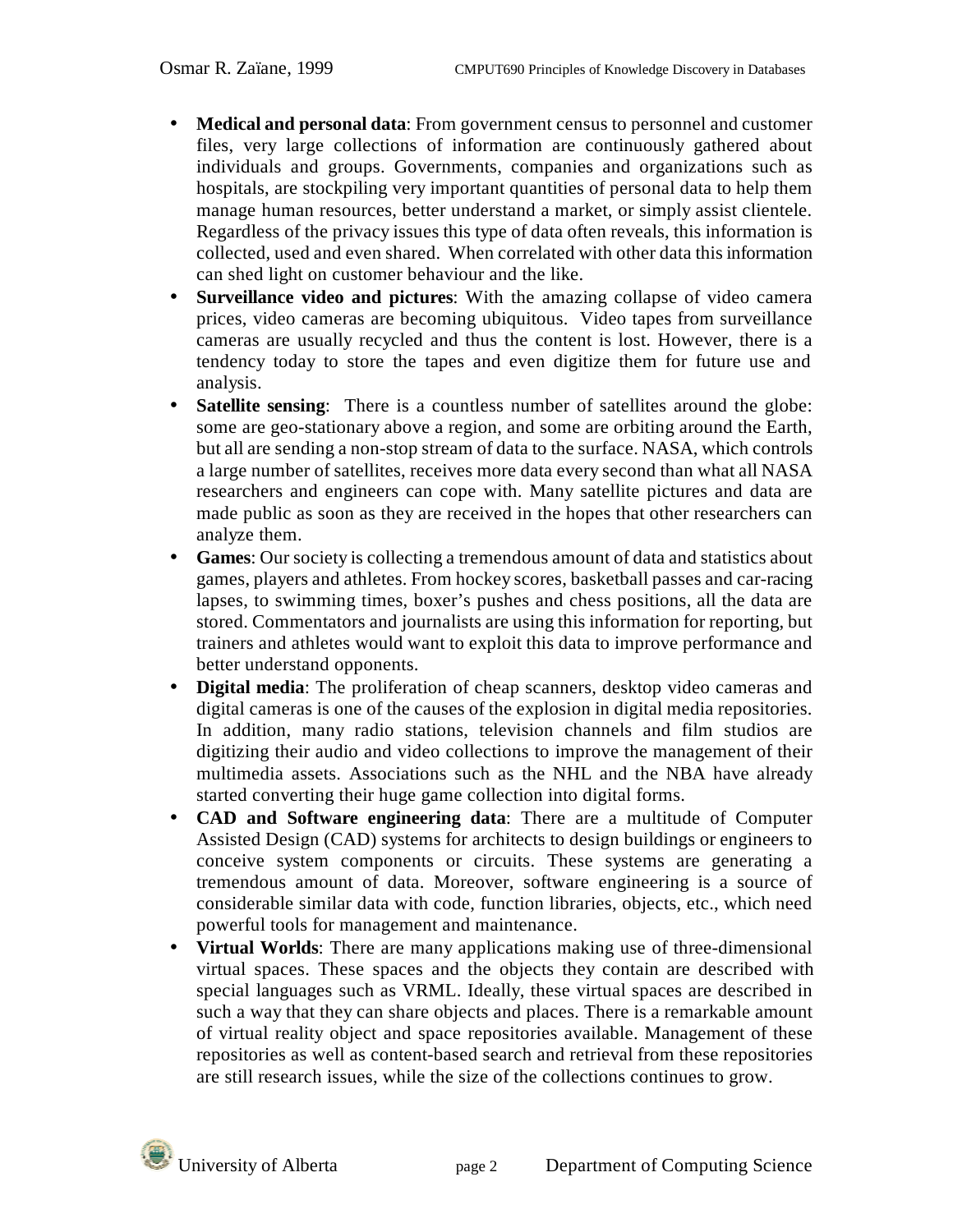- **Text reports and memos (e-mail messages)**: Most of the communications within and between companies or research organizations or even private people, are based on reports and memos in textual forms often exchanged by e-mail. These messages are regularly stored in digital form for future use and reference creating formidable digital libraries.
- **The World Wide Web repositories**: Since the inception of the World Wide Web in 1993, documents of all sorts of formats, content and description have been collected and inter-connected with hyperlinks making it the largest repository of data ever built. Despite its dynamic and unstructured nature, its heterogeneous characteristic, and its very often redundancy and inconsistency, the World Wide Web is the most important data collection regularly used for reference because of the broad variety of topics covered and the infinite contributions of resources and publishers. Many believe that the World Wide Web will become the compilation of human knowledge.

# **What are Data Mining and Knowledge Discovery?**

With the enormous amount of data stored in files, databases, and other repositories, it is increasingly important, if not necessary, to develop powerful means for analysis and perhaps interpretation of such data and for the extraction of interesting knowledge that could help in decision-making.

*Data Mining*, also popularly known as *Knowledge Discovery in Databases* (KDD), refers to the nontrivial extraction of implicit, previously unknown and potentially useful information from data in databases. While data mining and knowledge discovery in databases (or KDD) are frequently treated as synonyms, data mining is actually part of the knowledge discovery process. The following figure (Figure 1.1) shows data mining as a step in an iterative knowledge discovery process.

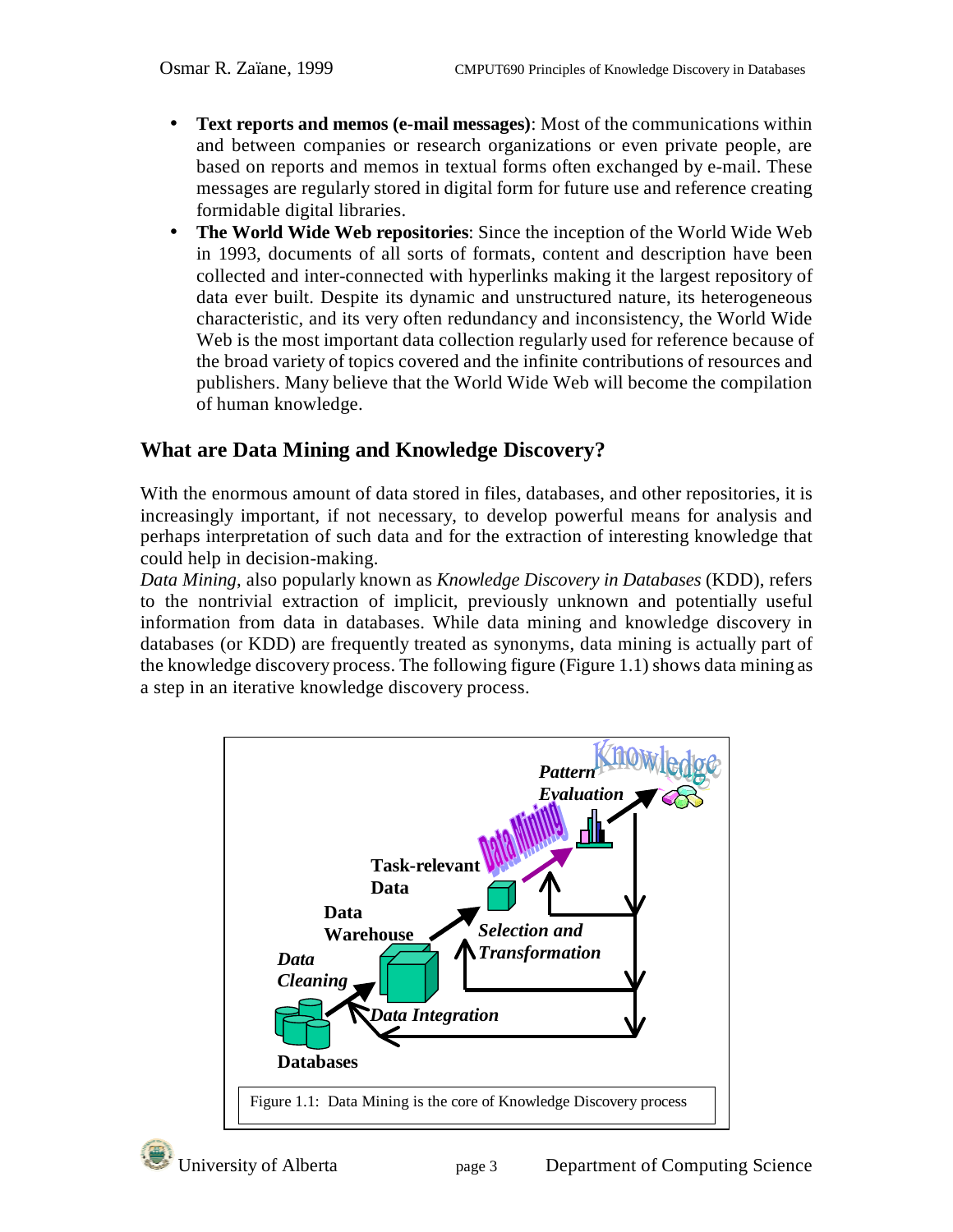The Knowledge Discovery in Databases process comprises of a few steps leading from raw data collections to some form of new knowledge. The iterative process consists of the following steps:

- **Data cleaning**: also known as data cleansing, it is a phase in which noise data and irrelevant data are removed from the collection.
- **Data integration**: at this stage, multiple data sources, often heterogeneous, may be combined in a common source.
- **Data selection**: at this step, the data relevant to the analysis is decided on and retrieved from the data collection.
- **Data transformation**: also known as data consolidation, it is a phase in which the selected data is transformed into forms appropriate for the mining procedure.
- **Data mining**: it is the crucial step in which clever techniques are applied to extract patterns potentially useful.
- **Pattern evaluation**: in this step, strictly interesting patterns representing knowledge are identified based on given measures.
- **Knowledge representation**: is the final phase in which the discovered knowledge is visually represented to the user. This essential step uses visualization techniques to help users understand and interpret the data mining results.

It is common to combine some of these steps together. For instance, *data cleaning* and *data integration* can be performed together as a pre-processing phase to generate a data warehouse. *Data selection* and *data transformation* can also be combined where the consolidation of the data is the result of the selection, or, as for the case of data warehouses, the selection is done on transformed data.

The KDD is an iterative process. Once the discovered knowledge is presented to the user, the evaluation measures can be enhanced, the mining can be further refined, new data can be selected or further transformed, or new data sources can be integrated, in order to get different, more appropriate results.

Data mining derives its name from the similarities between searching for valuable information in a large database and mining rocks for a vein of valuable ore. Both imply either sifting through a large amount of material or ingeniously probing the material to exactly pinpoint where the values reside. It is, however, a misnomer, since mining for gold in rocks is usually called "gold mining" and not "rock mining", thus by analogy, data mining should have been called "knowledge mining" instead. Nevertheless, data mining became the accepted customary term, and very rapidly a trend that even overshadowed more general terms such as knowledge discovery in databases (KDD) that describe a more complete process. Other similar terms referring to data mining are: data dredging, knowledge extraction and pattern discovery.

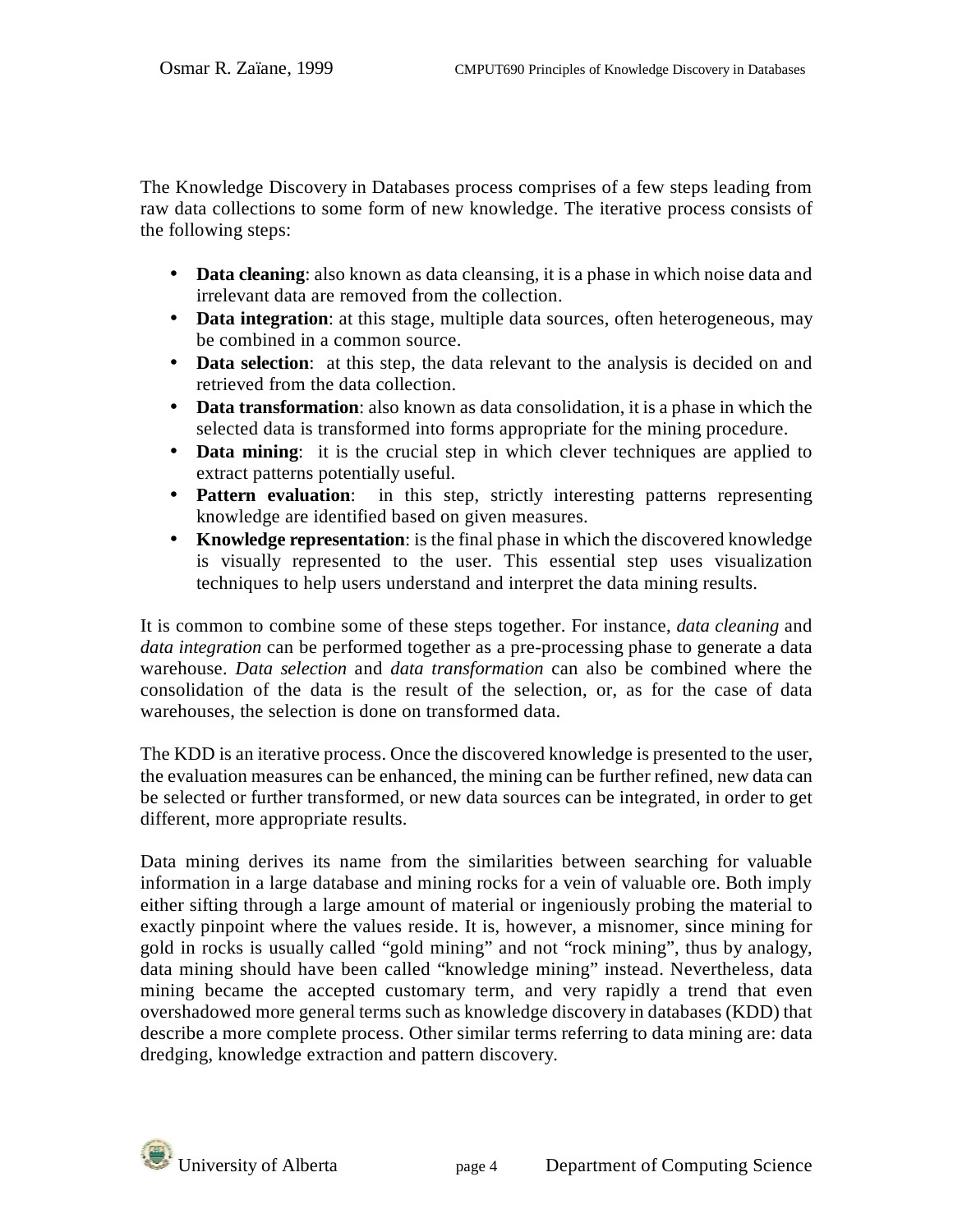## **What kind of Data can be mined?**

In principle, data mining is not specific to one type of media or data. Data mining should be applicable to any kind of information repository. However, algorithms and approaches may differ when applied to different types of data. Indeed, the challenges presented by different types of data vary significantly. Data mining is being put into use and studied for databases, including relational databases, object-relational databases and objectoriented databases, data warehouses, transactional databases, unstructured and semistructured repositories such as the World Wide Web, advanced databases such as spatial databases, multimedia databases, time-series databases and textual databases, and even flat files. Here are some examples in more detail:

- **Flat files**: Flat files are actually the most common data source for data mining algorithms, especially at the research level. Flat files are simple data files in text or binary format with a structure known by the data mining algorithm to be applied. The data in these files can be transactions, time-series data, scientific measurements, etc.
- **Relational Databases**: Briefly, a relational database consists of a set of tables containing either values of entity attributes, or values of attributes from entity relationships. Tables have columns and rows, where columns represent attributes and rows represent tuples. A tuple in a relational table corresponds to either an object or a relationship between objects and is identified by a set of attribute values representing a unique key. In Figure 1.2 we present some relations *Customer*, *Items*, and *Borrow* representing business activity in a fictitious video store OurVideoStore. These relations are just a subset of what could be a database for the video store and is given as an example.

|            |            |                 |          |            |         |         | customerID    | date          | itemID  | #              | .   |
|------------|------------|-----------------|----------|------------|---------|---------|---------------|---------------|---------|----------------|-----|
|            |            |                 |          |            |         |         | C1234         | 99/09/06      | 98765   | 1              | . . |
| Customer   |            |                 |          |            |         |         | $\cdots$      |               |         |                |     |
| customerID | name       | address         | password | birthdate  |         |         | family_income | group         | .       |                |     |
| C1234      | John Smith | 120 main street | Marty    | 1965/10/10 |         | \$45000 |               | A<br>$\cdots$ |         |                |     |
| .          |            |                 | Items    |            |         |         |               |               |         |                |     |
|            |            |                 | itemID   | type       |         | title   | media         | category      | Value   | #              | .   |
|            |            |                 | 98765    | Video      | Titanic |         | <b>DVD</b>    | Drama         | \$15.00 | $\overline{c}$ | . . |
|            |            |                 | $\cdots$ |            |         |         |               |               |         |                |     |
|            |            |                 |          |            |         |         |               |               |         |                |     |
|            |            |                 |          |            |         |         |               |               |         |                |     |

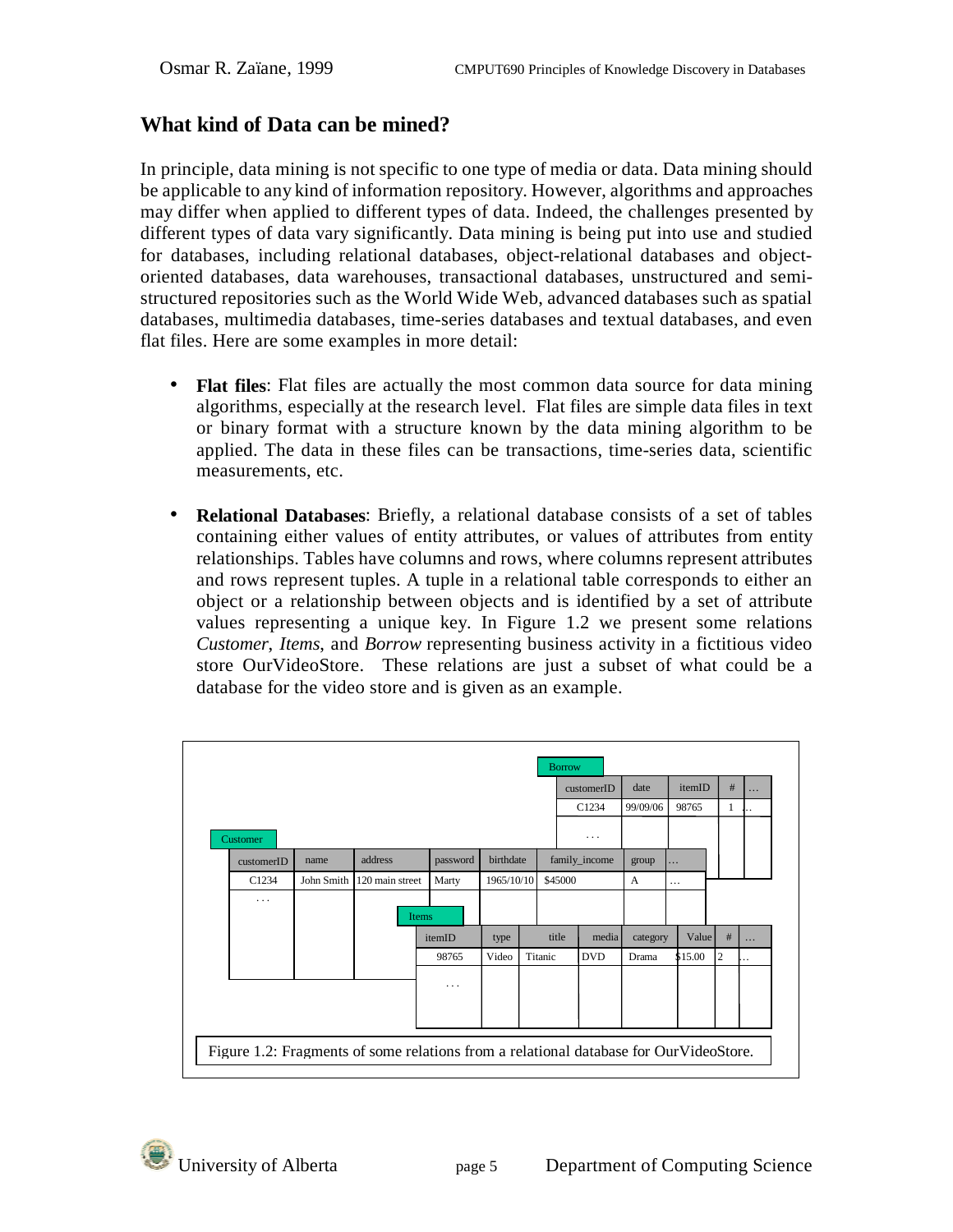The most commonly used query language for relational database is SQL, which allows retrieval and manipulation of the data stored in the tables, as well as the calculation of aggregate functions such as average, sum, min, max and count. For instance, an SQL query to select the videos grouped by category would be: SELECT count(\*) FROM Items WHERE type=video GROUP BY category.

Data mining algorithms using relational databases can be more versatile than data mining algorithms specifically written for flat files, since they can take advantage of the structure inherent to relational databases. While data mining can benefit from SQL for data selection, transformation and consolidation, it goes beyond what SQL could provide, such as predicting, comparing, detecting deviations, etc.

• **Data Warehouses**: A data warehouse as a storehouse, is a repository of data collected from multiple data sources (often heterogeneous) and is intended to be used as a whole under the same unified schema. A data warehouse gives the option to analyze data from different sources under the same roof. Let us suppose that OurVideoStore becomes a franchise in North America. Many video stores belonging to OurVideoStore company may have different databases and different structures. If the executive of the company wants to access the data from all stores for strategic decision-making, future direction, marketing, etc., it would be more appropriate to store all the data in one site with a homogeneous structure that allows interactive analysis. In other words, data from the different stores would be loaded, cleaned, transformed and integrated together. To facilitate decisionmaking and multi-dimensional views, data warehouses are usually modeled by a multi-dimensional data structure. Figure 1.3 shows an example of a three dimensional subset of a data cube structure used for OurVideoStore data warehouse.

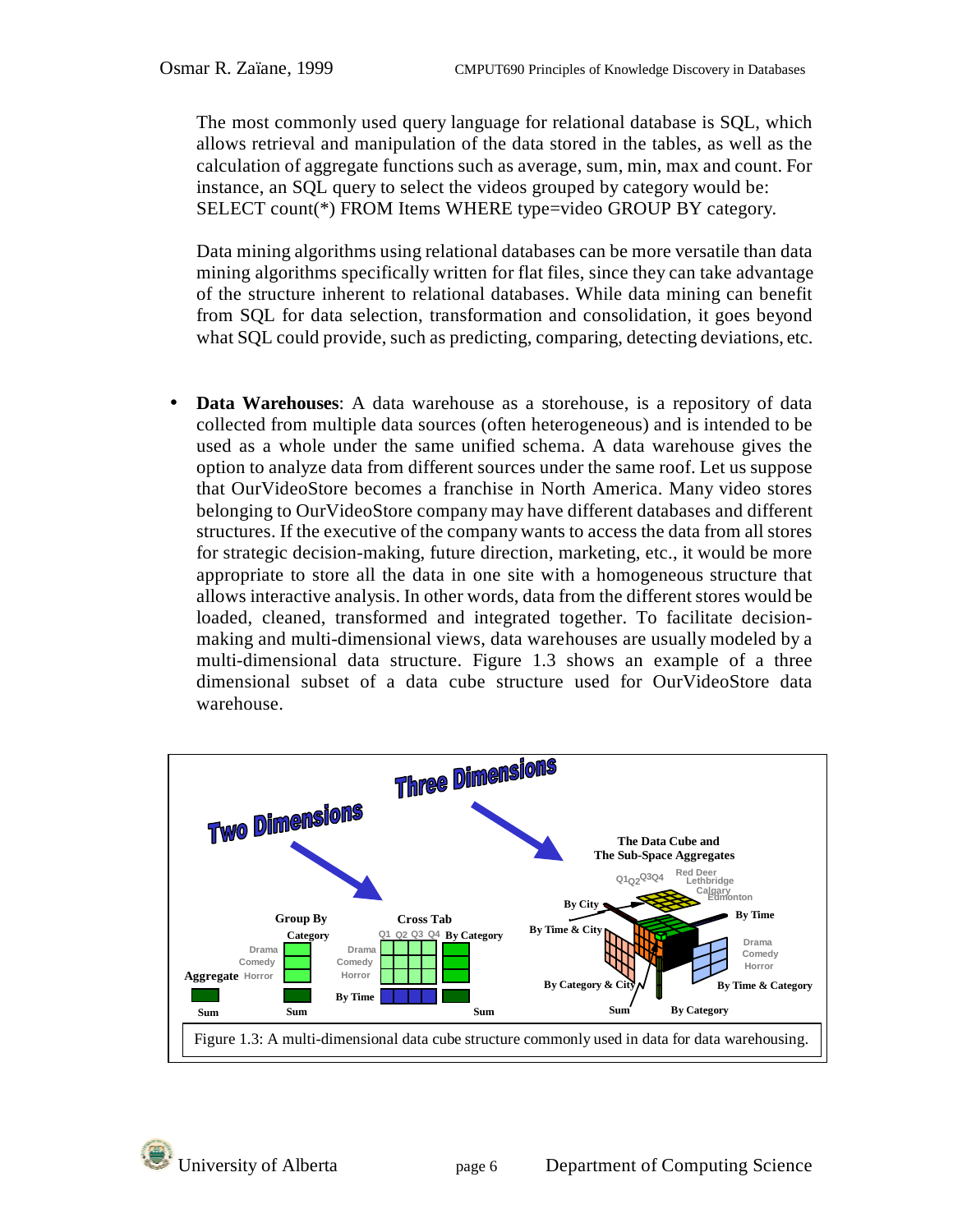The figure shows summarized rentals grouped by film categories, then a cross table of summarized rentals by film categories and time (in quarters). The data cube gives the summarized rentals along three dimensions: category, time, and city. A cube contains cells that store values of some aggregate measures (in this case rental counts), and special cells that store summations along dimensions. Each dimension of the data cube contains a hierarchy of values for one attribute.

Because of their structure, the pre-computed summarized data they contain and the hierarchical attribute values of their dimensions, data cubes are well suited for fast interactive querying and analysis of data at different conceptual levels, known as On-Line Analytical Processing (OLAP). OLAP operations allow the navigation of data at different levels of abstraction, such as drill-down, roll-up, slice, dice, etc. Figure 1.4 illustrates the drill-down (on the time dimension) and roll-up (on the location dimension) operations.



• **Transaction Databases**: A transaction database is a set of records representing transactions, each with a time stamp, an identifier and a set of items. Associated with the transaction files could also be descriptive data for the items. For example, in the case of the video store, the rentals table such as shown in Figure 1.5, represents the transaction database. Each record is a rental contract with a customer identifier, a date, and the list of items rented (i.e. video tapes, games, VCR, etc.). Since relational databases do not allow nested tables (i.e. a set as attribute value), transactions are usually stored in flat files or stored in two normalized transaction tables, one for the transactions and one for the transaction items. One typical data mining analysis on such data is the so-called market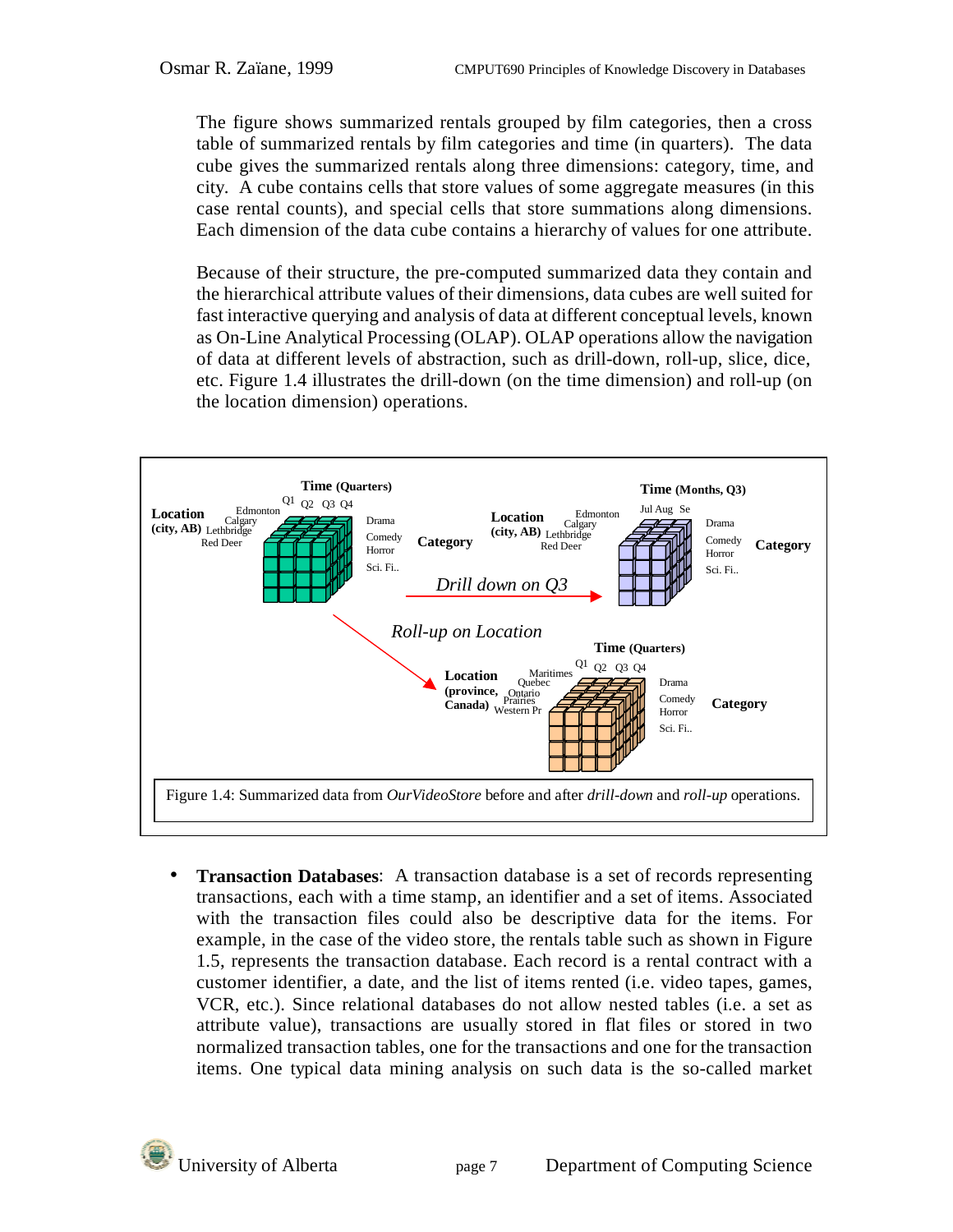basket analysis or association rules in which associations between items occurring together or in sequence are studied.



- **Multimedia Databases**: Multimedia databases include video, images, audio and text media. They can be stored on extended object-relational or object-oriented databases, or simply on a file system. Multimedia is characterized by its high dimensionality, which makes data mining even more challenging. Data mining from multimedia repositories may require computer vision, computer graphics, image interpretation, and natural language processing methodologies.
- **Spatial Databases**: Spatial databases are databases that, in addition to usual data, store geographical information like maps, and global or regional positioning. Such spatial databases present new challenges to data mining algorithms.



• **Time-Series Databases**: Time-series databases contain time related data such stock market data or logged activities. These databases usually have a continuous flow of new data coming in, which sometimes causes the need for a challenging real time analysis. Data mining in such databases commonly includes the study of trends and correlations between evolutions of different variables, as well as the prediction of trends and movements of the variables in time. Figure 1.7 shows some examples of time-series data.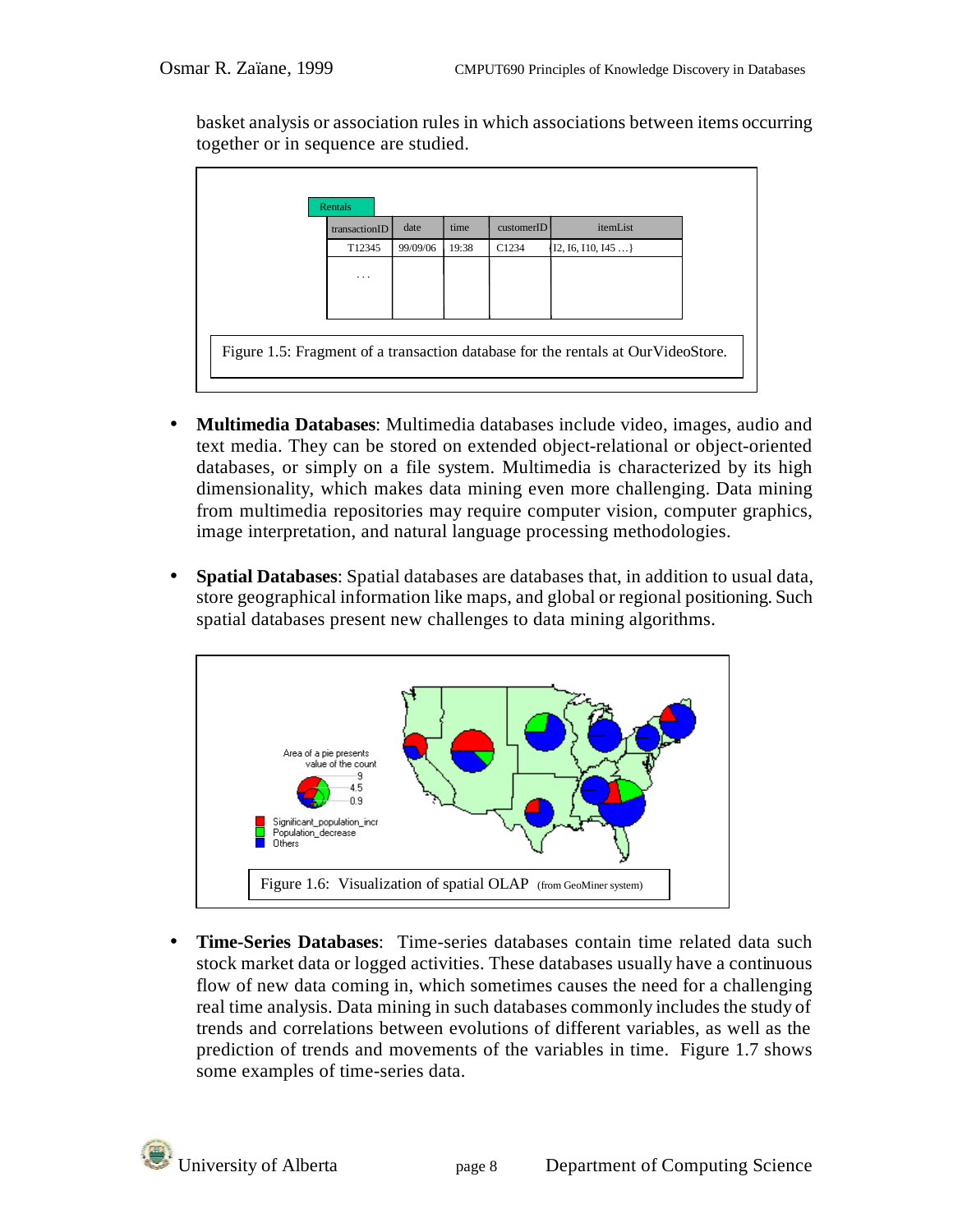

• **World Wide Web**: The World Wide Web is the most heterogeneous and dynamic repository available. A very large number of authors and publishers are continuously contributing to its growth and metamorphosis, and a massive number of users are accessing its resources daily. Data in the World Wide Web is organized in inter-connected documents. These documents can be text, audio, video, raw data, and even applications. Conceptually, the World Wide Web is comprised of three major components: The content of the Web, which encompasses documents available; the structure of the Web, which covers the hyperlinks and the relationships between documents; and the usage of the web, describing how and when the resources are accessed. A fourth dimension can be added relating the dynamic nature or evolution of the documents. Data mining in the World Wide Web, or web mining, tries to address all these issues and is often divided into web content mining, web structure mining and web usage mining.

#### **What can be discovered?**

The kinds of patterns that can be discovered depend upon the data mining tasks employed. By and large, there are two types of data mining tasks: *descriptive data mining* tasks that describe the general properties of the existing data, and *predictive data mining* tasks that attempt to do predictions based on inference on available data.

The data mining functionalities and the variety of knowledge they discover are briefly presented in the following list:

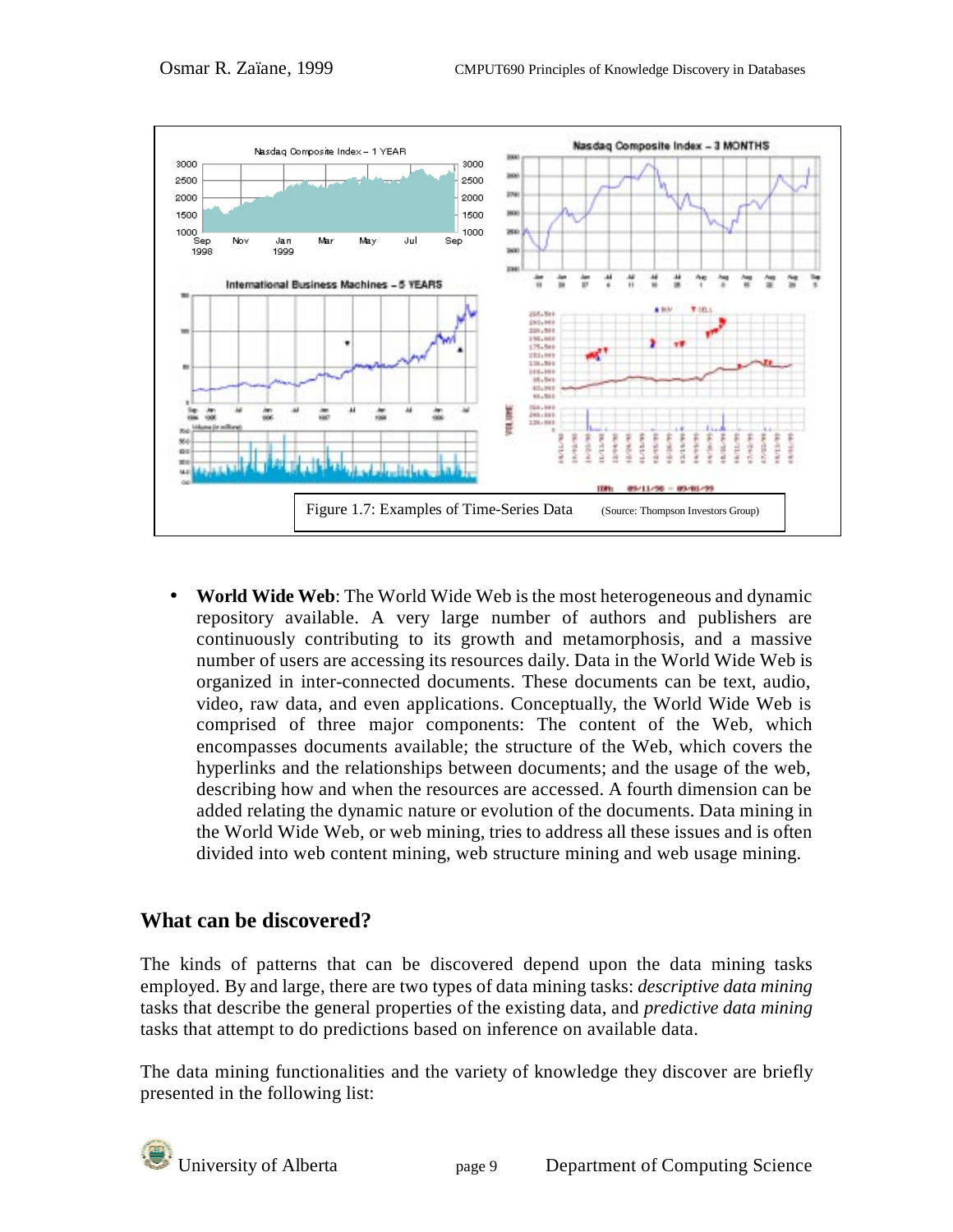- **Characterization**: Data characterization is a summarization of general features of objects in a target class, and produces what is called *characteristic rules*. The data relevant to a user-specified class are normally retrieved by a database query and run through a summarization module to extract the essence of the data at different levels of abstractions. For example, one may want to characterize the OurVideoStore customers who regularly rent more than 30 movies a year. With concept hierarchies on the attributes describing the target class, the *attributeoriented induction* method can be used, for example, to carry out data summarization. Note that with a data cube containing summarization of data, simple OLAP operations fit the purpose of data characterization.
- **Discrimination**: Data discrimination produces what are called *discriminant rules* and is basically the comparison of the general features of objects between two classes referred to as the *target class* and the *contrasting class*. For example, one may want to compare the general characteristics of the customers who rented more than 30 movies in the last year with those whose rental account is lower than 5. The techniques used for data discrimination are very similar to the techniques used for data characterization with the exception that data discrimination results include comparative measures.
- **Association analysis**: Association analysis is the discovery of what are commonly called *association rules*. It studies the frequency of items occurring together in transactional databases, and based on a threshold called *support*, identifies the frequent item sets. Another threshold, *confidence*, which is the conditional probability than an item appears in a transaction when another item appears, is used to pinpoint association rules. Association analysis is commonly used for market basket analysis. For example, it could be useful for the OurVideoStore manager to know what movies are often rented together or if there is a relationship between renting a certain type of movies and buying popcorn or pop. The discovered association rules are of the form: P→Q [s,c], where P and Q are conjunctions of attribute value-pairs, and s (for support) is the probability that P and Q appear together in a transaction and c (for confidence) is the conditional probability that Q appears in a transaction when P is present. For example, the hypothetic association rule:

*RentType(X, "game")*  $\land$  *Age(X, "13-19")*  $\rightarrow$  *Buys(X, "pop")* [s=2%,c=55%]

would indicate that 2% of the transactions considered are of customers aged between 13 and 19 who are renting a game and buying a pop, and that there is a certainty of 55% that teenage customers who rent a game also buy pop.

• **Classification**: Classification analysis is the organization of data in given classes. Also known as *supervised classification*, the classification uses given class labels to order the objects in the data collection. Classification approaches normally use a *training set* where all objects are already associated with known class labels. The classification algorithm learns from the training set and builds a model. The model is used to classify new objects. For example, after starting a credit policy, the OurVideoStore managers could analyze the customers' behaviours vis-à-vis their credit, and label accordingly the customers who received credits with three possible labels "safe", "risky" and "very risky". The classification analysis would

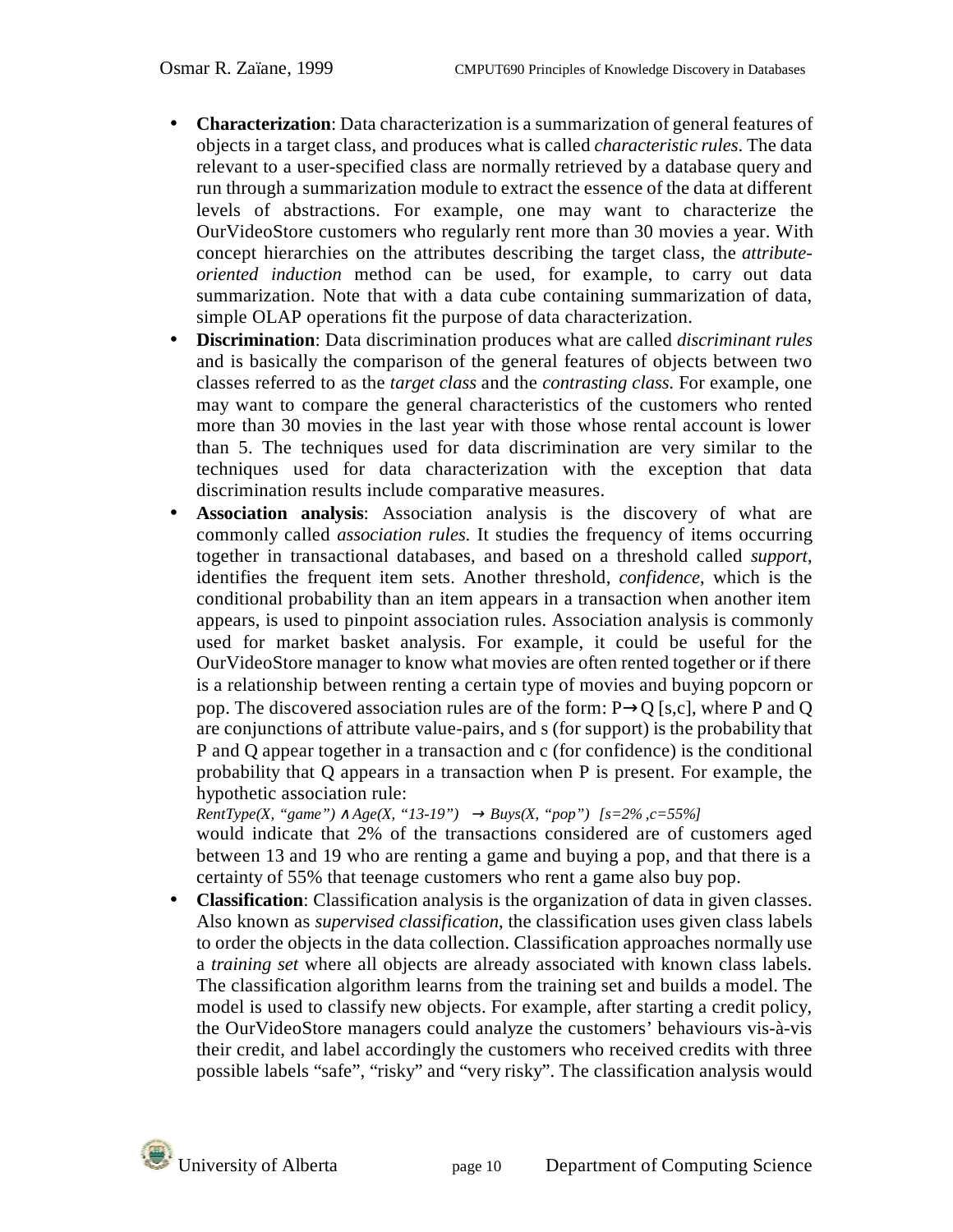generate a model that could be used to either accept or reject credit requests in the future.

- **Prediction**: Prediction has attracted considerable attention given the potential implications of successful forecasting in a business context. There are two major types of predictions: one can either try to predict some unavailable data values or pending trends, or predict a class label for some data. The latter is tied to classification. Once a classification model is built based on a training set, the class label of an object can be foreseen based on the attribute values of the object and the attribute values of the classes. Prediction is however more often referred to the forecast of missing numerical values, or increase/ decrease trends in time related data. The major idea is to use a large number of past values to consider probable future values.
- **Clustering**: Similar to classification, clustering is the organization of data in classes. However, unlike classification, in clustering, class labels are unknown and it is up to the clustering algorithm to discover acceptable classes. Clustering is also called *unsupervised classification*, because the classification is not dictated by given class labels. There are many clustering approaches all based on the principle of maximizing the similarity between objects in a same class (*intra-class similarity*) and minimizing the similarity between objects of different classes (*inter-class similarity*).
- **Outlier analysis**: Outliers are data elements that cannot be grouped in a given class or cluster. Also known as *exceptions* or *surprises*, they are often very important to identify. While outliers can be considered noise and discarded in some applications, they can reveal important knowledge in other domains, and thus can be very significant and their analysis valuable.
- **Evolution and deviation analysis**: Evolution and deviation analysis pertain to the study of time related data that changes in time. Evolution analysis models evolutionary trends in data, which consent to characterizing, comparing, classifying or clustering of time related data. Deviation analysis, on the other hand, considers differences between measured values and expected values, and attempts to find the cause of the deviations from the anticipated values.

It is common that users do not have a clear idea of the kind of patterns they can discover or need to discover from the data at hand. It is therefore important to have a versatile and inclusive data mining system that allows the discovery of different kinds of knowledge and at different levels of abstraction. This also makes interactivity an important attribute of a data mining system.

# **Is all that is discovered interesting and useful?**

Data mining allows the discovery of knowledge potentially useful and unknown. Whether the knowledge discovered is new, useful or interesting, is very subjective and depends upon the application and the user. It is certain that data mining can generate, or discover, a very large number of patterns or rules. In some cases the number of rules can reach the millions. One can even think of a meta-mining phase to mine the oversized data mining results. To reduce the number of patterns or rules discovered that have a high probability

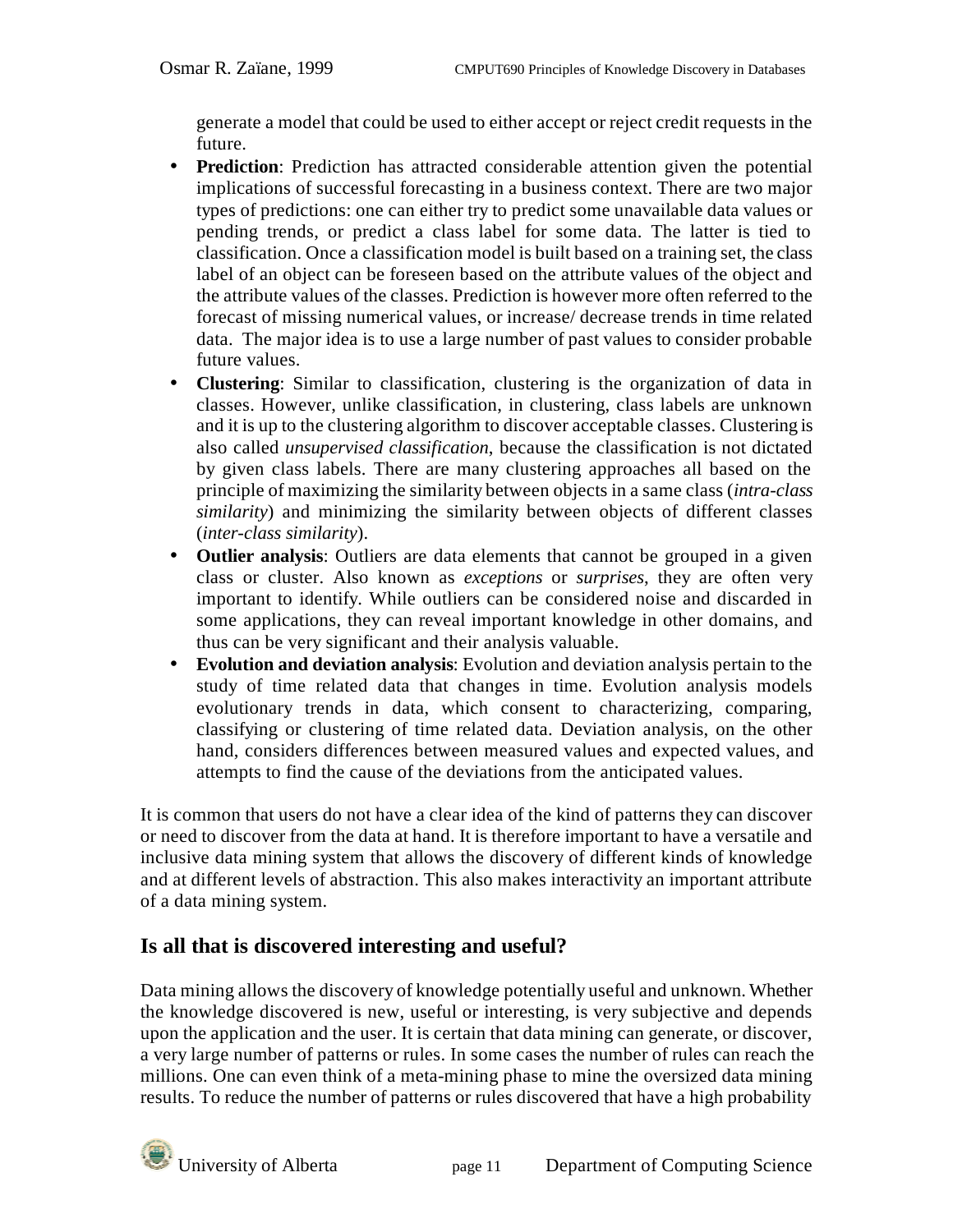to be non-interesting, one has to put a measurement on the patterns. However, this raises the problem of completeness. The user would want to discover *all* rules or patterns, *but only* those that are *interesting*. The measurement of how interesting a discovery is, often called *interestingness*, can be based on quantifiable objective elements such as *validity* of the patterns when tested on new data with some degree of *certainty*, or on some subjective depictions such as *understandability* of the patterns, *novelty* of the patterns, or *usefulness*.

Discovered patterns can also be found interesting if they confirm or validate a hypothesis sought to be confirmed or unexpectedly contradict a common belief. This brings the issue of describing what is interesting to discover, such as meta-rule guided discovery that describes forms of rules before the discovery process, and interestingness refinement languages that interactively query the results for interesting patterns after the discovery phase. Typically, measurements for interestingness are based on thresholds set by the user. These thresholds define the completeness of the patterns discovered.

Identifying and measuring the interestingness of patterns and rules discovered, or to be discovered, is essential for the evaluation of the mined knowledge and the KDD process as a whole. While some concrete measurements exist, assessing the interestingness of discovered knowledge is still an important research issue.

# **How do we categorize data mining systems?**

There are many data mining systems available or being developed. Some are specialized systems dedicated to a given data source or are confined to limited data mining functionalities, other are more versatile and comprehensive. Data mining systems can be categorized according to various criteria among other classification are the following:

- **Classification according to the type of data source mined**: this classification categorizes data mining systems according to the type of data handled such as spatial data, multimedia data, time-series data, text data, World Wide Web, etc.
- **Classification according to the data model drawn on**: this classification categorizes data mining systems based on the data model involved such as relational database, object-oriented database, data warehouse, transactional, etc.
- **Classification according to the king of knowledge discovered**: this classification categorizes data mining systems based on the kind of knowledge discovered or data mining functionalities, such as characterization, discrimination, association, classification, clustering, etc. Some systems tend to be comprehensive systems offering several data mining functionalities together.
- **Classification according to mining techniques used**: Data mining systems employ and provide different techniques. This classification categorizes data mining systems according to the data analysis approach used such as machine learning, neural networks, genetic algorithms, statistics, visualization, databaseoriented or data warehouse-oriented, etc. The classification can also take into account the degree of user interaction involved in the data mining process such as query-driven systems, interactive exploratory systems, or autonomous systems. A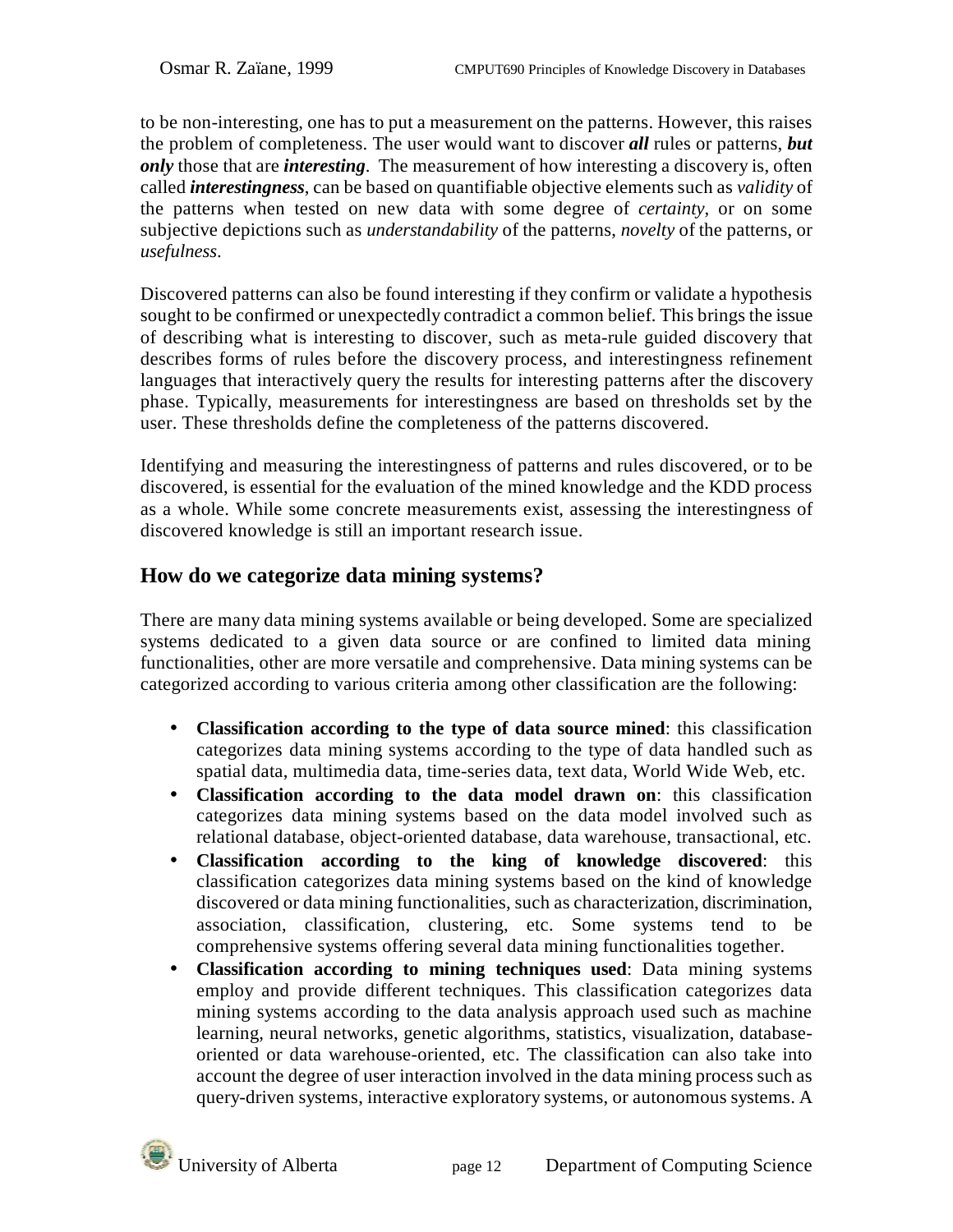comprehensive system would provide a wide variety of data mining techniques to fit different situations and options, and offer different degrees of user interaction.

### **What are the issues in Data Mining?**

Data mining algorithms embody techniques that have sometimes existed for many years, but have only lately been applied as reliable and scalable tools that time and again outperform older classical statistical methods. While data mining is still in its infancy, it is becoming a trend and ubiquitous. Before data mining develops into a conventional, mature and trusted discipline, many still pending issues have to be addressed. Some of these issues are addressed below. Note that these issues are not exclusive and are not ordered in any way.

**Security and social issues**: Security is an important issue with any data collection that is shared and/or is intended to be used for strategic decision-making. In addition, when data is collected for customer profiling, user behaviour understanding, correlating personal data with other information, etc., large amounts of sensitive and private information about individuals or companies is gathered and stored. This becomes controversial given the confidential nature of some of this data and the potential illegal access to the information. Moreover, data mining could disclose new implicit knowledge about individuals or groups that could be against privacy policies, especially if there is potential dissemination of discovered information. Another issue that arises from this concern is the appropriate use of data mining. Due to the value of data, databases of all sorts of content are regularly sold, and because of the competitive advantage that can be attained from implicit knowledge discovered, some important information could be withheld, while other information could be widely distributed and used without control.

**User interface issues**: The knowledge discovered by data mining tools is useful as long as it is interesting, and above all understandable by the user. Good data visualization eases the interpretation of data mining results, as well as helps users better understand their needs. Many data exploratory analysis tasks are significantly facilitated by the ability to see data in an appropriate visual presentation. There are many visualization ideas and proposals for effective data graphical presentation. However, there is still much research to accomplish in order to obtain good visualization tools for large datasets that could be used to display and manipulate mined knowledge. The major issues related to user interfaces and visualization are "screen real-estate", information rendering, and interaction. Interactivity with the data and data mining results is crucial since it provides means for the user to focus and refine the mining tasks, as well as to picture the discovered knowledge from different angles and at different conceptual levels.

**Mining methodology issues**: These issues pertain to the data mining approaches applied and their limitations. Topics such as versatility of the mining approaches, the diversity of data available, the dimensionality of the domain, the broad analysis needs (when known), the assessment of the knowledge discovered, the exploitation of background knowledge and metadata, the control and handling of noise in data, etc. are all examples that can dictate mining methodology choices. For instance, it is often desirable to have different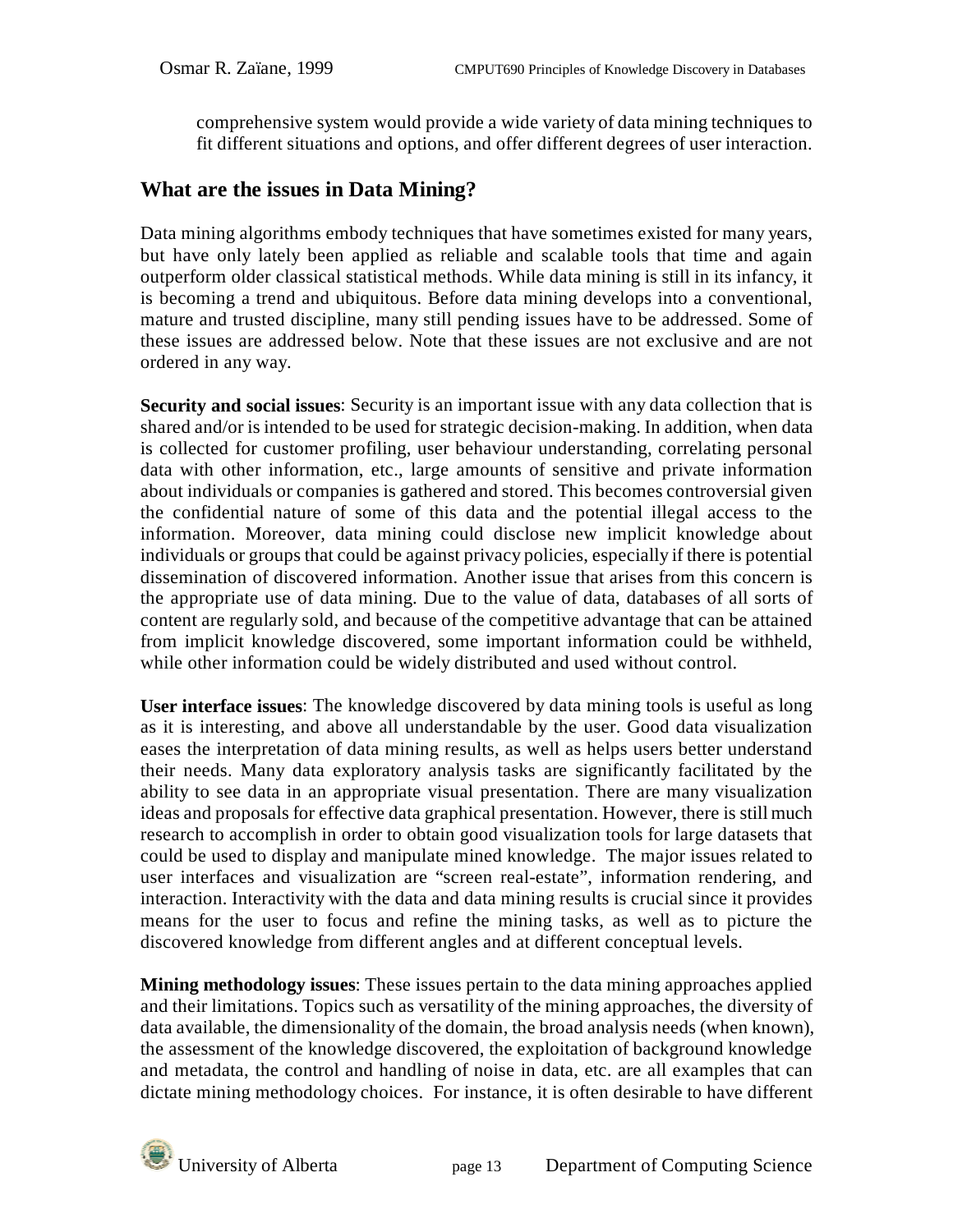data mining methods available since different approaches may perform differently depending upon the data at hand. Moreover, different approaches may suit and solve user's needs differently.

Most algorithms assume the data to be noise-free. This is of course a strong assumption. Most datasets contain exceptions, invalid or incomplete information, etc., which may complicate, if not obscure, the analysis process and in many cases compromise the accuracy of the results. As a consequence, data preprocessing (data cleaning and transformation) becomes vital. It is often seen as lost time, but data cleaning, as timeconsuming and frustrating as it may be, is one of the most important phases in the knowledge discovery process. Data mining techniques should be able to handle noise in data or incomplete information.

More than the size of data, the size of the search space is even more decisive for data mining techniques. The size of the search space is often depending upon the number of dimensions in the domain space. The search space usually grows exponentially when the number of dimensions increases. This is known as the *curse of dimensionality*. This "curse" affects so badly the performance of some data mining approaches that it is becoming one of the most urgent issues to solve.

**Performance issues**: Many artificial intelligence and statistical methods exist for data analysis and interpretation. However, these methods were often not designed for the very large data sets data mining is dealing with today. Terabyte sizes are common. This raises the issues of scalability and efficiency of the data mining methods when processing considerably large data. Algorithms with exponential and even medium-order polynomial complexity cannot be of practical use for data mining. Linear algorithms are usually the norm. In same theme, sampling can be used for mining instead of the whole dataset. However, concerns such as completeness and choice of samples may arise. Other topics in the issue of performance are *incremental updating*, and parallel programming. There is no doubt that parallelism can help solve the size problem if the dataset can be subdivided and the results can be merged later. Incremental updating is important for merging results from parallel mining, or updating data mining results when new data becomes available without having to re-analyze the complete dataset.

**Data source issues**: There are many issues related to the data sources, some are practical such as the diversity of data types, while others are philosophical like the data glut problem. We certainly have an excess of data since we already have more data than we can handle and we are still collecting data at an even higher rate. If the spread of database management systems has helped increase the gathering of information, the advent of data mining is certainly encouraging more data harvesting. The current practice is to collect as much data as possible now and process it, or try to process it, later. The concern is whether we are collecting the right data at the appropriate amount, whether we know what we want to do with it, and whether we distinguish between what data is important and what data is insignificant. Regarding the practical issues related to data sources, there is the subject of heterogeneous databases and the focus on diverse complex data types. We are storing different types of data in a variety of repositories. It is difficult to expect a